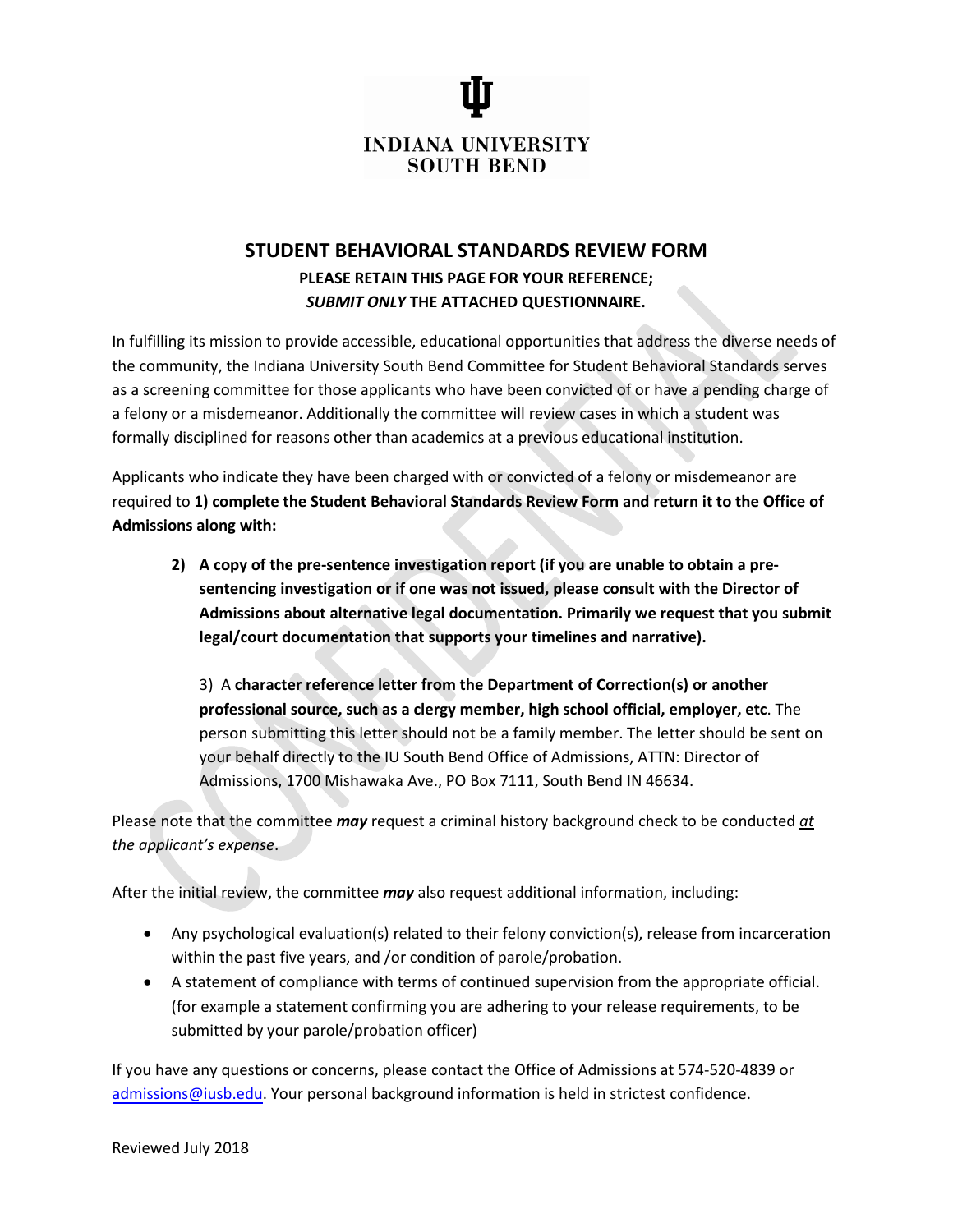## **INDIANA UNIVERSITY SOUTH BEND**

## **Student Behavioral Standards Questionnaire**

| Last Name              | <b>First Name</b><br>MI |
|------------------------|-------------------------|
| <b>Previous Names</b>  |                         |
| <b>Mailing Address</b> |                         |
| <b>Email Address</b>   |                         |
| City, State Zip        |                         |
| Date of Birth          | (MM/DD/YYYY)            |

The committee has the responsibility to balance your best interest and the best interest of the IU South Bend community. In order to do this we need to have a clear and accurate accounting of your background with respect to felony or misdemeanor charges or convictions. Please understand being charged or convicted of a felony or misdemeanor does not necessarily mean you will be denied admission to the university. Completing this questionnaire accurately---and in detail---will allow the committee to have a full understanding of your situation and will help to expedite the committee's decision making process.

- 1. Were you incarcerated?  $\bigcirc$  Yes  $\bigcirc$  No
	- a. If yes, what was the length of time and when were you / will you be released?



- 2. Are you currently under court ordered supervision (i.e. probation, parole, or community service)?  $Q$  Yes  $Q$  No
	- a. If yes, what was the length of time and when were you / will you be released?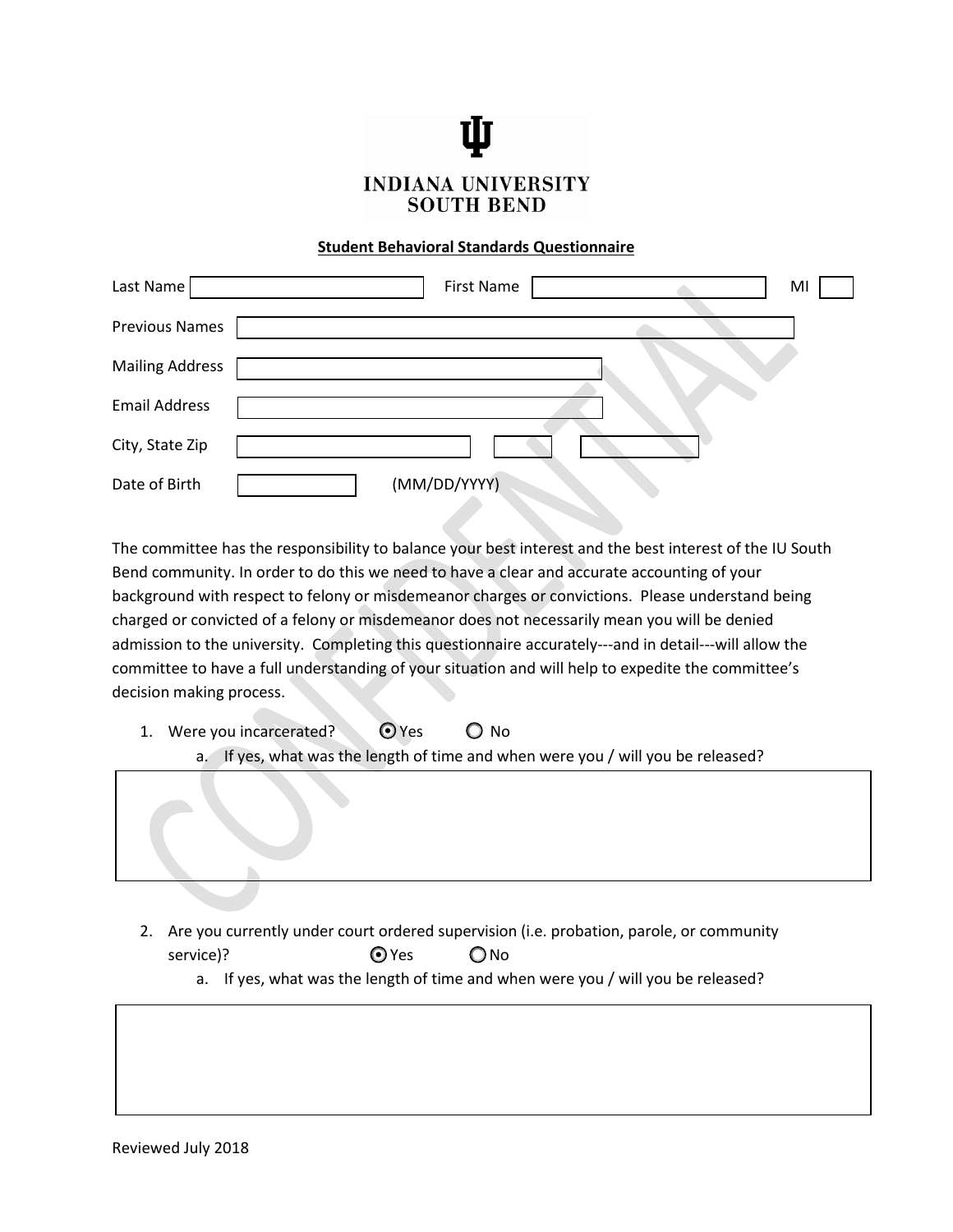3. In your own words, please provide a complete summary of your criminal history. Include your level of involvement, circumstances leading up to and surrounding the events, and the outcome.

4. Describe for the committee your current situation including employment, living arrangements, and systems of support for pursuing an education at the post-secondary level.

5. How does IU South Bend fit into your overall plans?